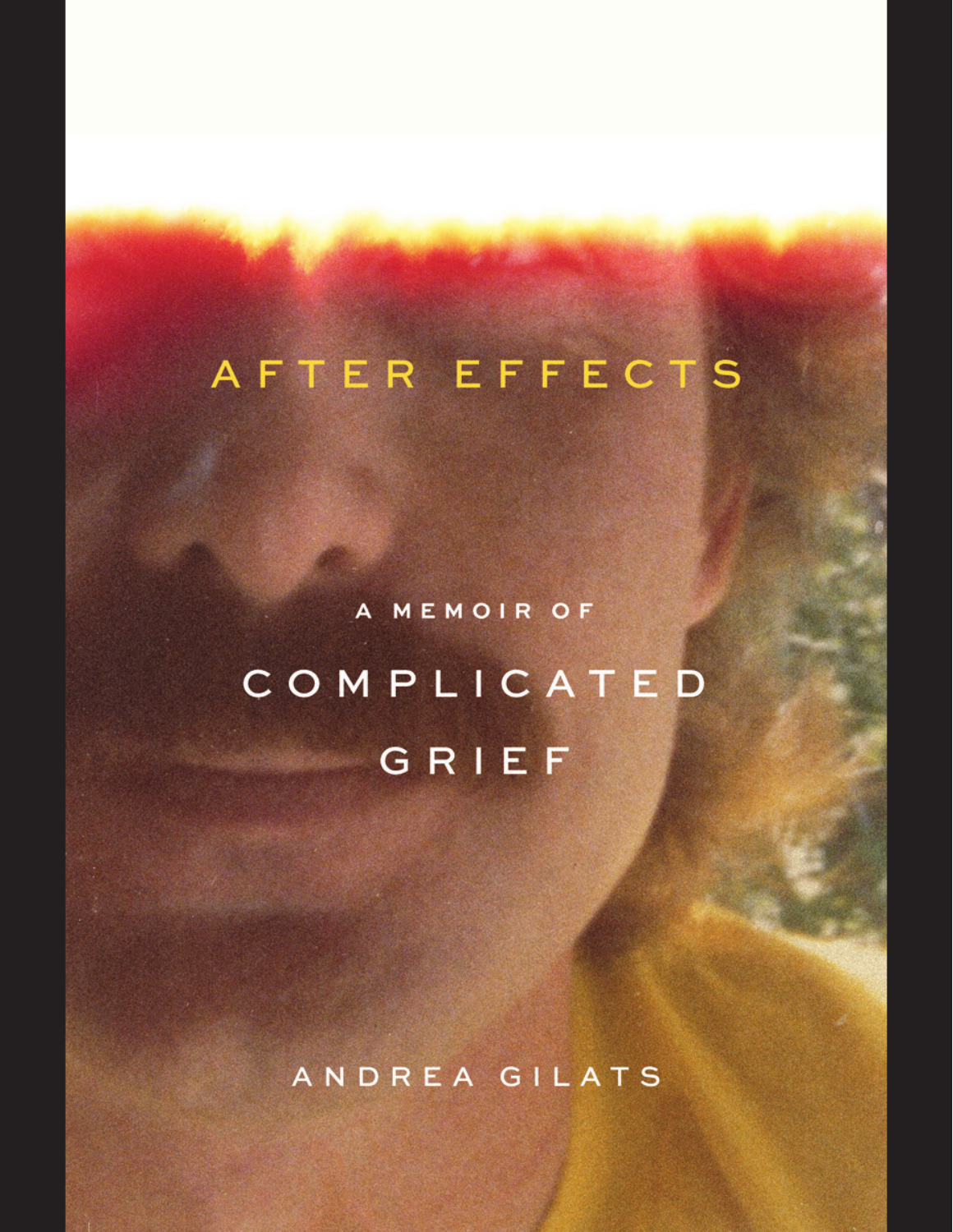

## **DISCUSSION GUIDE** *AFTER EFFECTS: A Memoir of Complicated Grief*

by Andrea Gilats

### PRAISE FOR THE BOOK

"I am enormously grateful that the world is finally welcoming a deeper and more complex understanding about grief and grieving. Andrea Gilats makes a vital contribution with this honest account of her husband's death and her long journey through complicated grief to arrive at her hard-won 'fringes of happiness.'"

**—JUDITH BARRINGTON**, bestselling author of *Writing the Memoir: From Truth to Art*

"Andrea Gilats has given us a beautifully written story of the heartbreaking problem of complicated grief that is now officially called prolonged grief disorder. Her detailed, honest account of almost two decades of intense suffering after the loss of her beloved life partner will help others understand that there is no shame in grieving in this way—that grief is a form of love. Importantly, though, there are ways to gently guide people like Andrea much sooner in the process to find ways to honor the deceased as well as the life of the bereaved they leave behind."

**—M. KATHERINE SHEAR, M.D.**, founder and director, Columbia University Center for Prolonged Grief

#### ABOUT THE AUTHOR

Andrea (Andy) Gilats is a writer, educator, artist, and former yoga teacher. She is author of *After Effects: A Memoir of Complicated Grief* (University of Minnesota Press, 2022) and *Restoring Flexibility: A Gentle Yoga-Based Practice to Increase Mobility at Any Age* (Ulysses Press, 2015), as well as many essays and articles about aging. During her long career at the University of Minnesota, she cofounded and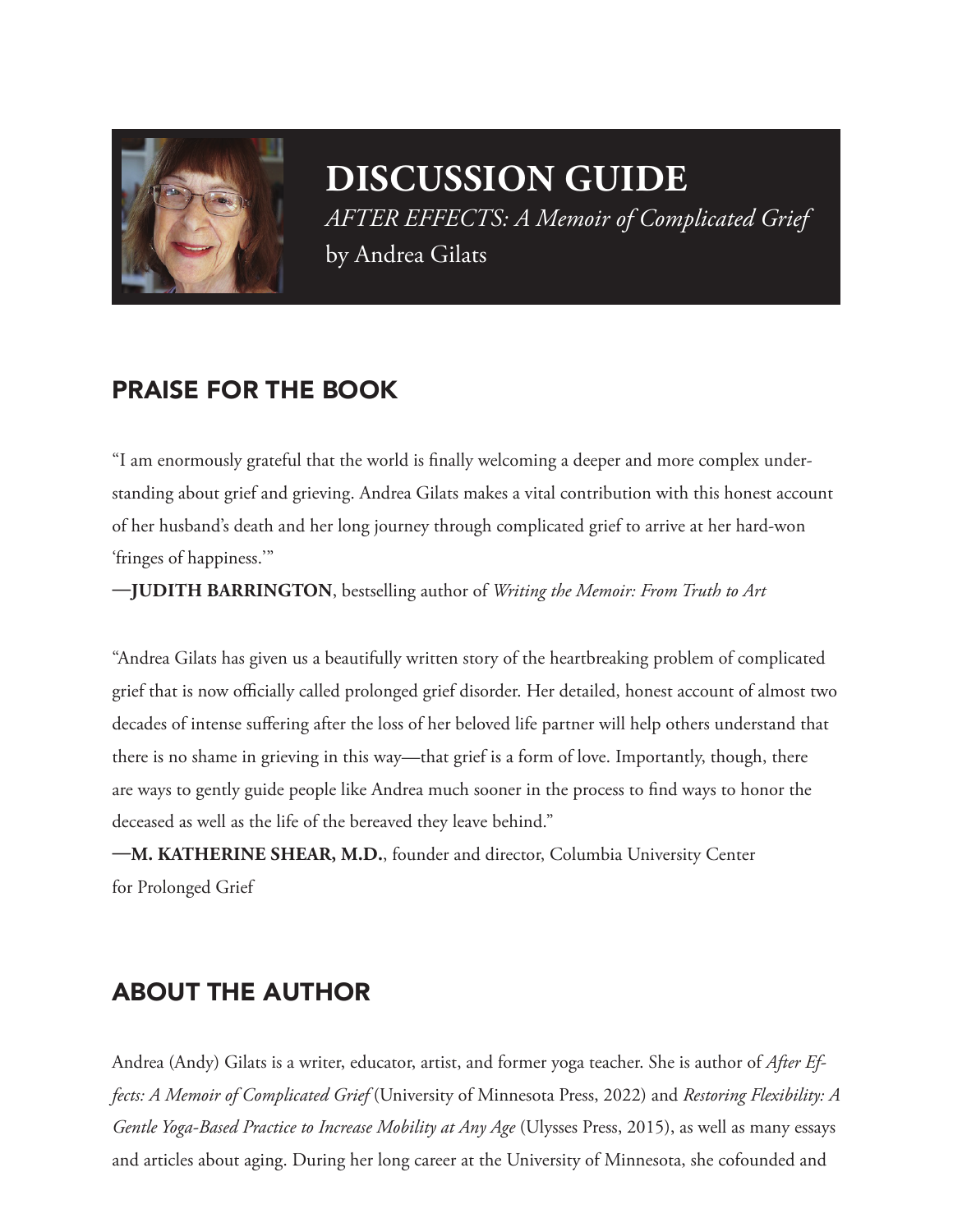directed the legendary Split Rock Arts Program as well as Split Rock Online Mentoring for Writers. She also directed Encore Transitions, a holistic seminar series for people contemplating retirement, and she taught yoga to a diverse cross-section of older people through her community-based teaching practice, Third Age Yoga. To support her writing, she received a Next Step grant from the Twin Cities Metropolitan Regional Arts Council. Currently, she is working on a memoir about entering old age during the coronavirus pandemic.

**MORE INFORMATION:** andreagilats.com

#### DISCUSSION QUESTIONS

**1.** How has reading *After Effects* affected your sense of empathy? Has Andrea's story changed your feeling for people who have survived the death of a loved one from Covid-19? What about people who have lost loved ones unexpectedly in a mass tragedy or a war? What about family members and friends who have suffered a significant loss?

**2.** How long should "normal" grief last? What factors might contribute to prolonged or complicated grief? Have you ever experienced emotions that somehow went beyond normal? Can you imagine yourself ever suffering from prolonged grief disorder?

**3.** After Tom died, Andrea lost the ability to take pleasure in activities she had always enjoyed. This can also be a sign of depression. From your personal perspective, do you feel that there are differences between grief and depression?

**4.** After Tom died, Andrea's health worsened. What part, if any, do you feel grief played in that? Do you feel that there is a connection between grief and health? How might acute grief affect our ability to function each day?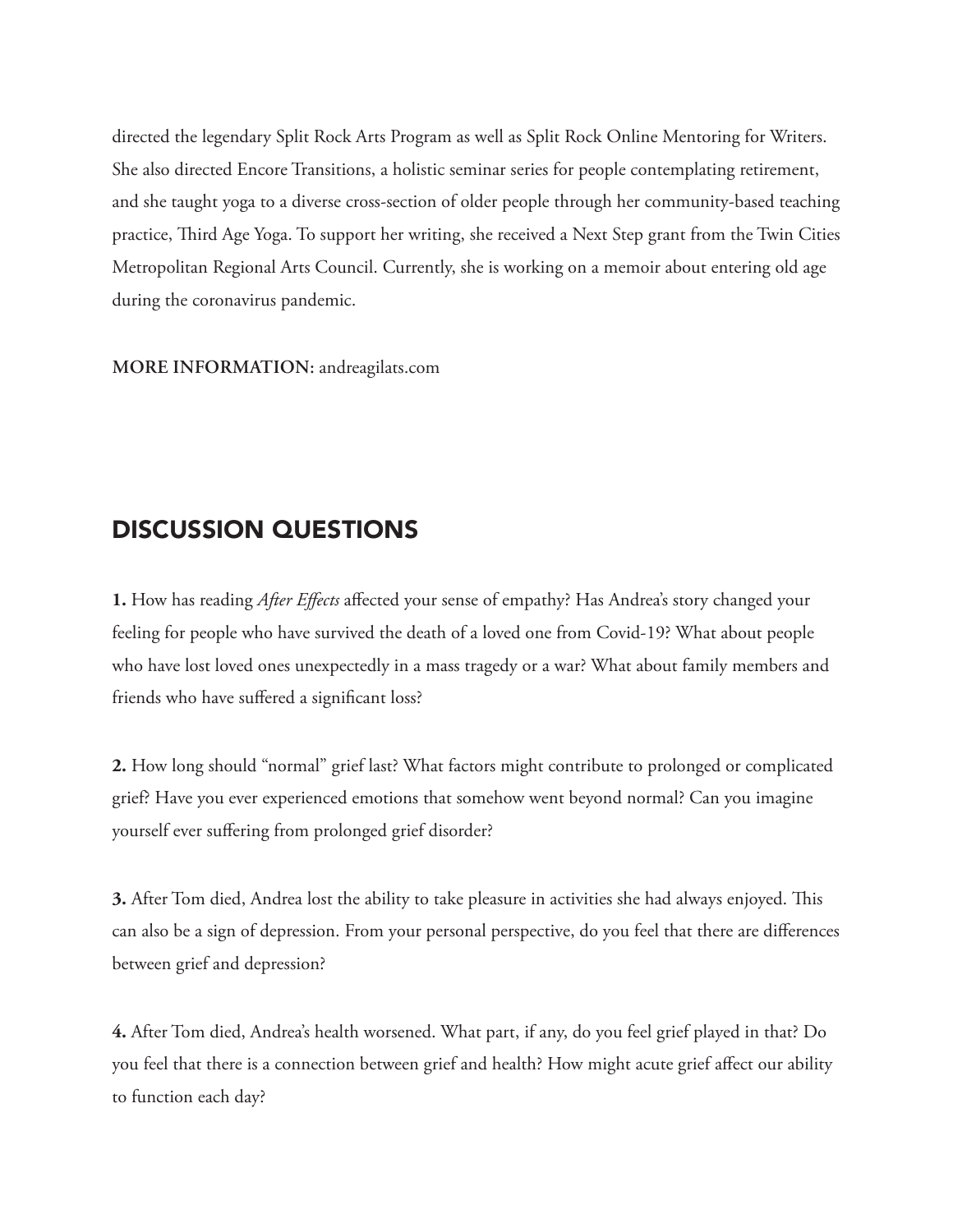**5.** Do you feel that it is possible for people to recover their former state of "wholeness" after a significant loss? Why or why not?

**6.** Andrea writes that grief never fully fades into the past but instead becomes "a fixed part of character." Do you agree with this statement? Why or why not?

**7.** Do you feel that Jewish mourning customs and remembrance practices affected Andrea's experience of grief? If so, how? How might your cultural or religious heritage affect the ways you express grief? Do you feel that our deceased loved ones remain with us forever?

**8.** How did Andrea's grief influence her reactions to important events in the world, such as the death of Senator Paul Wellstone and the election of President Barack Obama? Had she not lost Tom, do you think these events would have affected her in the same ways?

**9.** How did finding purposeful creative activities, such as painting, teaching yoga, and creating new kinds of lifelong learning programs, affect Andrea's ability to heal? From which parts of yourself do you draw strength?

### ANDREA GILATS'S PERSONAL LIST OF RESOURCES RELATED TO GRIEF AND LOSS

#### **Columbia University Center for Prolonged Grief**

https://prolongedgrief.columbia.edu/for-the-public/complicated-grief-public/overview/

Columbia's Center for Complicated Grief is the country's most comprehensive, credible source to learn more about complicated grief, now officially called prolonged grief disorder. Their website offers free pamphlets to download, as well as a national list of psychologists and social workers who have earned certifications in complicated grief counseling through the Center's training programs. To learn what, exactly, complicated grief is and how it can be treated, turn first to the Center's website.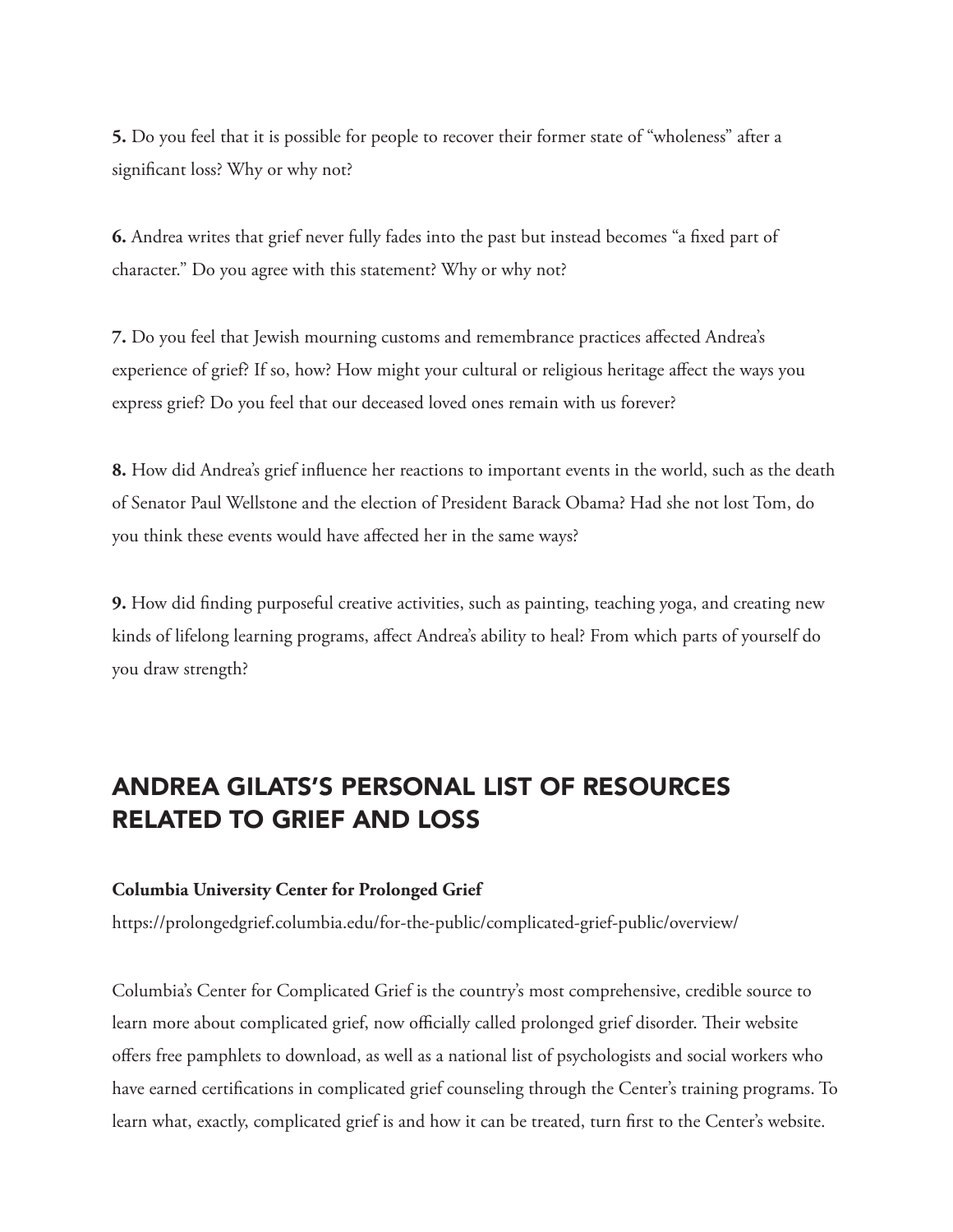#### **Websites Offering General Information and Advice About Grief**

If you search online for information and advice for people who are grieving, you will find a plethora of websites offering online resources and links to providers who offer grief counseling and related mental health services. In my research, I found that the sheer abundance of information is not only confusing, it is often contradictory. The sites that focus on social connection and story sharing, rather than those touting therapies and counselors, may well be your safest, most helpful choices if you feel comfortable connecting online.

#### **Further Reading**

If you enjoy reading, you already know that books can open your eyes, heal your heart, relieve your cares, light up your mind, move your soul, and even save your life. The literature of loss is vast, and I have not read widely in it, but I would like to recommend a few special books that I read after my husband died. In the acknowledgement section of After Effects, I briefly discuss two books by widowers that helped ease my early-stage grief: Without by Donald Hall, a touching collection of poems about Hall's late wife, and A Grief Observed, the heartrending journal that writer C. S. Lewis kept during the first weeks after his wife died. In addition to these two, here are three exquisitely honest memoirs written by three esteemed American writers in the months after their husbands died.

*The Year of Magical Thinking* by Joan Didion (Alfred A. Knopf, 2005) *A Widow's Story* by Joyce Carol Oates (Ecco Press, 2011) *The Light of the World* by Elizabeth Alexander (Grand Central Publishing, 2015)

These three memoirs illuminate their authors' immediate experiences of grief, especially grief as a trickster who will ambush you at every turn as you try to move forward. Didion's and Alexander's husbands both died of heart attacks in their homes, while Oates's husband died unexpectedly of a virulent virus he contracted while hospitalized for pneumonia.

In late 2003, when Joan Didion lost her husband, her recently married daughter was seriously ill and died about eighteen months after her father. It seems miraculous that Didion could write at all; that she did is evidence that the act of writing was helping her survive. After a year of writing, she